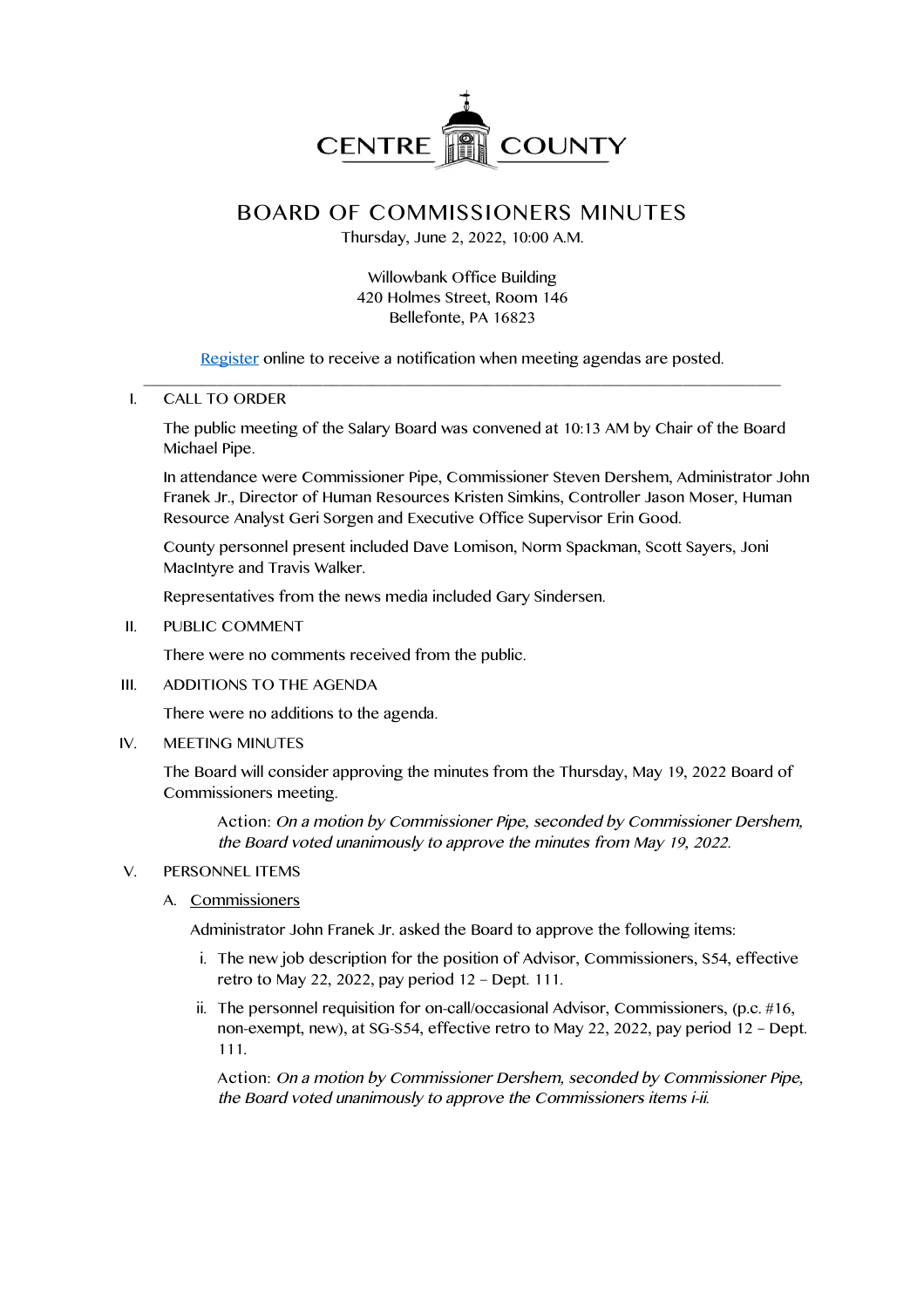## **BOARD OF COMMISSIONERS MINUTES THURSDAY, JUNE 2, 2022 PAGE 2**

B. Conservation District – Extension #4 for the medical leave of absence for Daina Beckstrand, Nutrient Management Technician 2, Conservation District, (p.c. #08), effective retro from June 1, 2022, pay period 12 to (estimated) June 30, 2022, pay period 14 – Dept. 822.

**Action:** On <sup>a</sup> motion by Commissioner Dershem, seconded by Commissioner Pipe, the Board voted unanimously to approve the leave of absence for Daina Beckstrand.

- C. Correctional Facility
	- i. The appointment for Shakeema L. Simmons, full-time Kitchen Supervisor, Correctional Facility, (p.c. #81, non-exempt, replacing G. Port), at SG-N13A(01)-- \$18.49/hour, effective June 13, 2022, pay period 13. Conditional upon satisfactory completion of pre-employment requirements. Salary budget savings for 2022 \$4,380, annualized salary impact for 2023 \$2,808 - Dept. 333.
	- ii. The personnel requisition for full-time Corrections Officer, Correctional Facility, (p.c. #47, non-exempt, replacing C. Quigley), at SG-N10, effective retro to May 24, 2022, pay period 12 – Dept. 333.
	- iii. The medical leave of absence for John Mohler, Corrections Officer, Correctional Facility, (p.c. #61), effective retro from May 24, 2022, pay period 12 to June 2, 2022, pay period 12 – Dept. 333.

**Action:** On <sup>a</sup> motion by Commissioner Dershem, seconded by Commissioner Pipe, the Board voted unanimously to approve the Correctional Facility items i-iii.

D. District Attorney – The revisions to the job description for the position of Assistant District Attorney, District Attorney, S54, effective June 2, 2022, pay period 12 – Dept. 221.

**Action:** On <sup>a</sup> motion by Commissioner Dershem, seconded by Commissioner Pipe, the Board voted unanimously to approve the revisions to the job description for Assistant District Attorney.

E. Emergency Communications 911

Norm Spackman asked the Board to approve the following items:

- i. The appointment for Paul D. Styer, full-time 911 Dispatcher Public Safety Telecommunicator, Emergency Communications 911, (p.c. #12, non-exempt, replacing D. Roettger), at SG-N09E(05)--\$20.66/hour, effective June 6, 2022, pay period 13. Salary budget savings for 2022 \$15,673, annualized salary impact for 2023 \$4,161 - Dept. 354.
- ii. The promotion for Abigail Dale, on-call/occasional 911 Dispatcher Public Safety Telecommunicator, Emergency Communications 911, (p.c. #28, non-exempt) to fulltime 911 Dispatcher Public Safety Telecommunicator, Emergency Communications 911, (p.c. #14, non-exempt, replacing L. Morningstar), effective June 27, 2022, pay period 14 (No change in pay rate). Salary budget savings for 2022 \$17,326, annualized salary impact for 2023 \$4,161 - Dept. 354.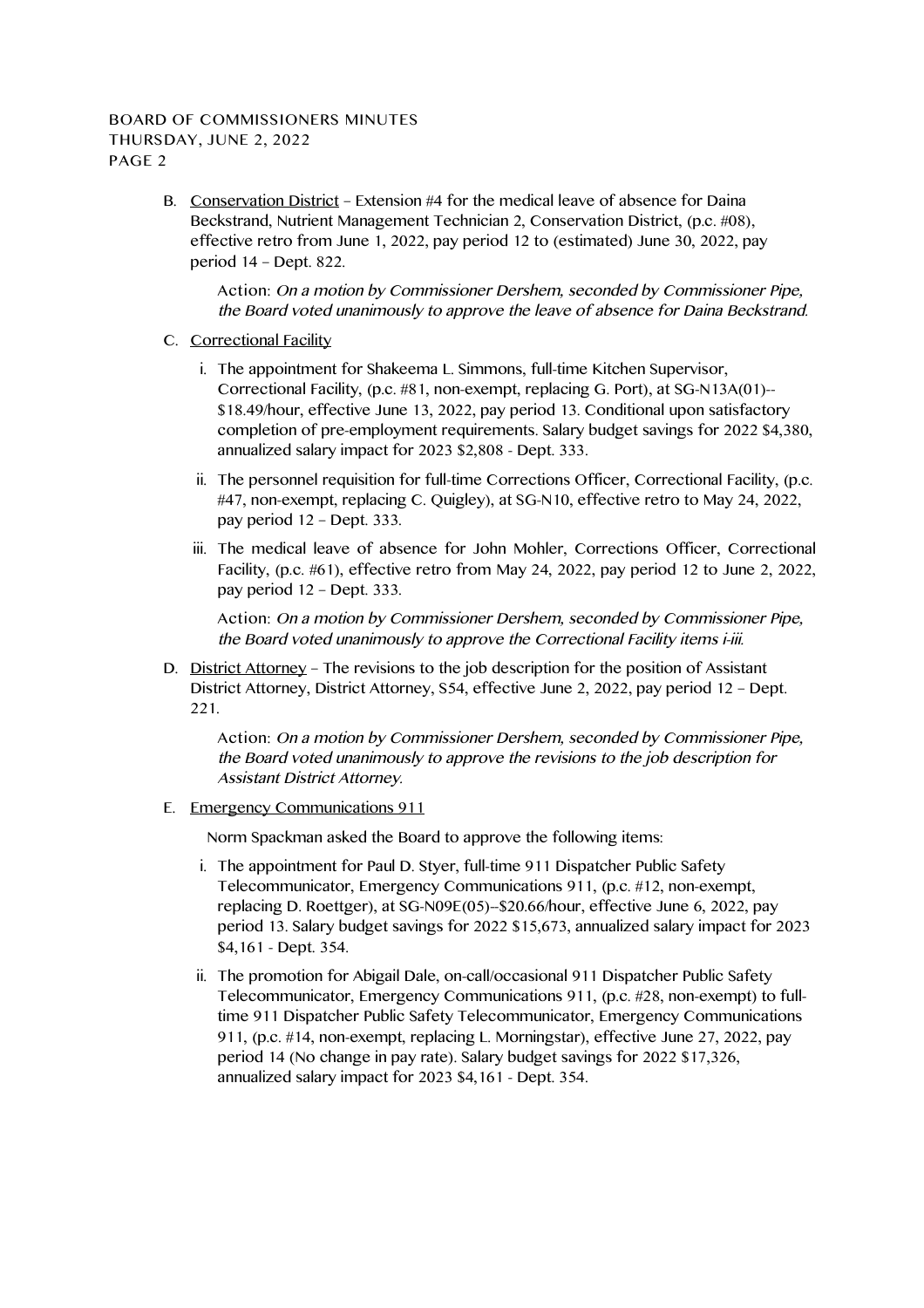**Action:** On <sup>a</sup> motion by Commissioner Dershem, seconded by Commissioner Pipe, the Board voted unanimously to approve the Emergency Communications <sup>911</sup> items i-ii.

- F. Human Services
	- i. Children & Youth Services

Director of Human resources Kristen Simkins asked the Board to approve the following C&YS items:

- 1. The appointment for Tanessa R. Laird, full-time Department Clerk 3 (75) C&YS, Children & Youth Services, (p.c. #50, non-exempt, replacing P. Donahay), at SG-N08A(01)--\$14.79/hour, effective June 6, 2022, pay period 13. Conditional upon satisfactory completion of pre-employment requirements. Salary budget savings for 2022 \$1,946, annualized salary savings for 2023 \$1,131 - Dept. 511.
- 2. The personnel requisition for full-time Caseworker 2, C&YS, (p.c. #13, nonexempt, replacing A. Commerer), at SG-N13, effective retro to May 26, 2022, pay period 12 – Dept. 511.
- 3. The personnel requisition for full-time Caseworker 3, C&YS, (p.c. #47, nonexempt, replacing M. Greene), at SG-N15, effective retro to May 26, 2022, pay period 12 – Dept. 511.

**Action:** On <sup>a</sup> motion by Commissioner Dershem, seconded by Commissioner Pipe, the Board voted unanimously to approve the C&YS items 1-3.

ii.  $MH/ID/EI- Drug & Alcohol - The personnel regulation for full-time D&A Case$ Management Specialist, MH/ID/EI-Drug & Alcohol, (p.c. #04, non-exempt, replacing K. Harter), at SG-N12, effective retro to May 27, 2022, pay period 12 – Dept. 562.

**Action:** On <sup>a</sup> motion by Commissioner Dershem, seconded by Commissioner Pipe, the Board voted unanimously to approve the personnel requisition for MH/ID/EI-Drug & Alcohol.

iii. Transportation – Dave Lomison asked the Board to consider approval of the personnel requisition for full-time Vehicle Operator, Transportation, (p.c. #06, nonexempt, replacing D. Campbell), at SG-N04, effective retro to May 25, 2022, pay period 12 – Dept. 531.

**Action:** On <sup>a</sup> motion by Commissioner Dershem, seconded by Commissioner Pipe, the Board voted unanimously to approve the personnel requisition for Transportation.

G. Public Defender – The promotion/change in title for Rebecca Bain, from full-time Law Clerk, Public Defender, (p.c. #15, non-exempt, 75 hour), at SG-N16A(01)--\$21.19/hour to full-time Assistant Public Defender, Public Defender, (p.c. #15, exempt, 80 Hour), at SG-S54A(01)--\$24.76/hour, effective June 5, 2022, pay period 13. Salary budget savings for 2022 \$6,647, annualized salary savings for 2023 \$978 - Dept. 132.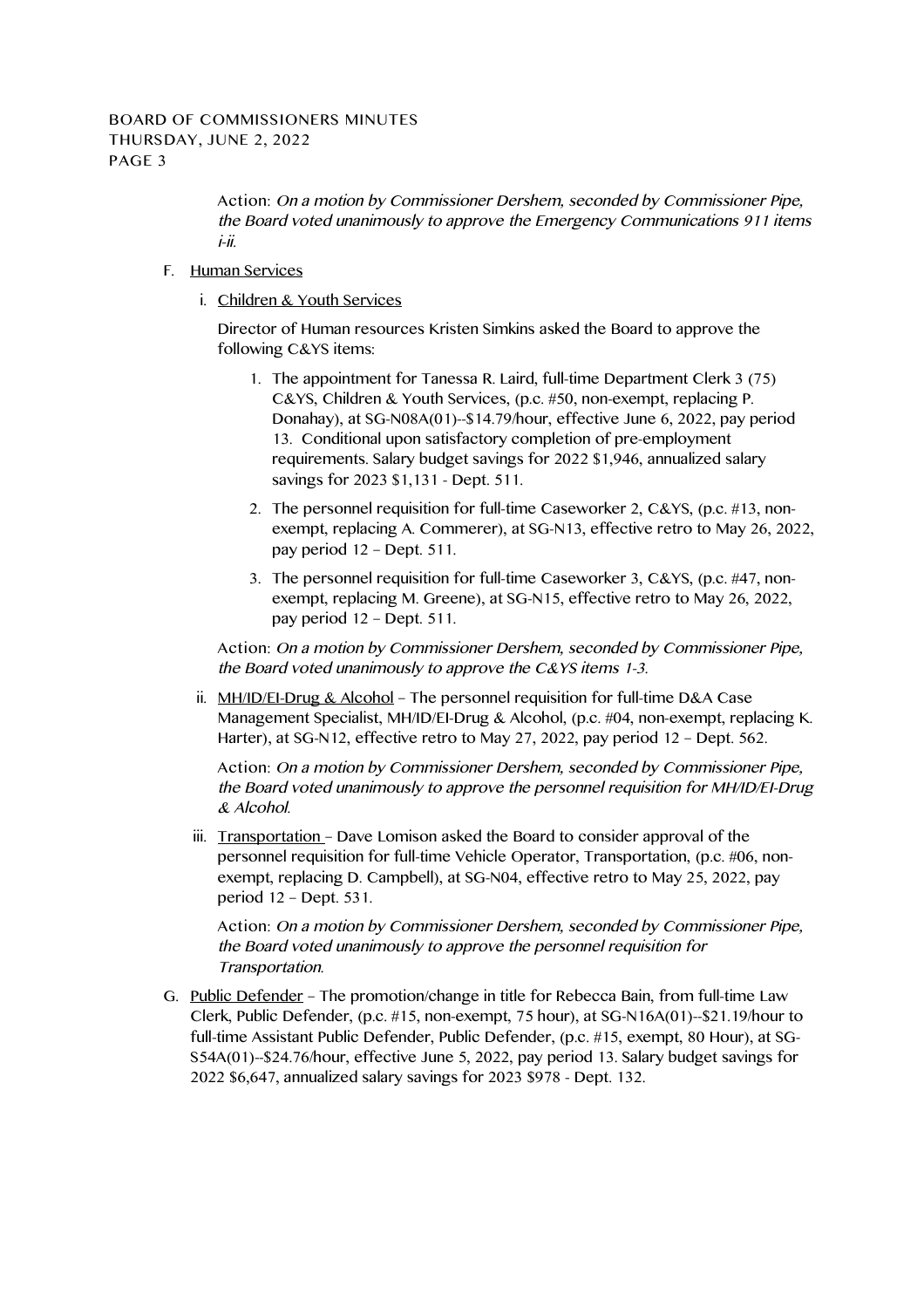**Action:** On <sup>a</sup> motion by Commissioner Dershem, seconded by Commissioner Pipe, the Board voted unanimously to approve the promotion/change in title for Rebecca Bain.

## VI. REPORT ON JUDICIAL PERSONNEL ITEMS

- A. Court Administration
	- i. President Judge Pamela Ruest has approved the personnel requisition for full-time Administrative Assistant, Court Administration, (p.c. #11, non-exempt, replacing C. Evans), at SG-N11, effective May 31, 2022, pay period 12 – Dept. 271.
	- ii. President Judge Pamela Ruest has approved the personnel requisition for full-time Criminal Court Coordinator, Court Administration, (p.c. #31, non-exempt, replacing J. Davy), at SG-N10, effective May 31, 2022, pay period 12 – Dept. 271.
	- iii. President Judge Pamela Ruest has approved the personnel requisition for full-time Department Clerk 3 (75), Court Administration, (p.c. #39, non-exempt, replacing S. Smitchko), at SG-N08, effective May 31, 2022, pay period 12 – Dept. 271.
- B. MDJ State College II 49-3-05 President Judge Pamela Ruest has approved the personnel requisition for full-time Magisterial District Court Secretary, MDJ-Lachman, (p.c. #08, non-exempt, replacing A. Kolonina), at SG-N08, effective May 23, 2022, pay period 12 – Dept. 257.

#### VII. REPORT ON ROW OFFICE PERSONNEL ITEMS

- A. District Attorney District Attorney Bernie Cantorna has approved the personnel requisition for full-time Assistant District Attorney, District Attorney, (p.c. #06, exempt, replacing J. Bower) at SG-S54, effective May 27, 2022, pay period 12 – Dept. 221.
- B. Sheriff Sheriff Bryan Sampsel has approved the personnel requisition for part-time Deputy Sheriff-Security, Sheriff, (p.c. #13, non–exempt, replacing L. Sharer), at SG-N08, effective May 23, 2022, pay period 12 – Dept. 211.

## VIII. NON-PERSONNEL ITEMS

Planning and Community Development – Erin Letavic with HRG, Inc. asked the Board to consider approval of the proposed Subaward Guidelines and Cooperation Agreement for future projects with Countywide Action Plan (CAP). The County anticipates receiving funds from the Pennsylvania Department of Environmental Protection (PADEP) for the installation of water quality improvements that consist of best management practices (BMPs) that treat stormwater runoff from agricultural and urban sources and/or restore unstable stream systems – Dept. 151.

**Action:** On <sup>a</sup> motion by Commissioner Dershem, seconded by Commissioner Pipe, the Board voted unanimously to approve the proposed Subaward Guidelines and Cooperation Agreement for future projects with Countywide Action Plan (CAP).

- IX. CONSENT AGENDA
- X. EXECUTIVE SESSION REPORT
- XI. CHECK RUN

Check run in the amount of \$75,139.93 June 1, 2022.